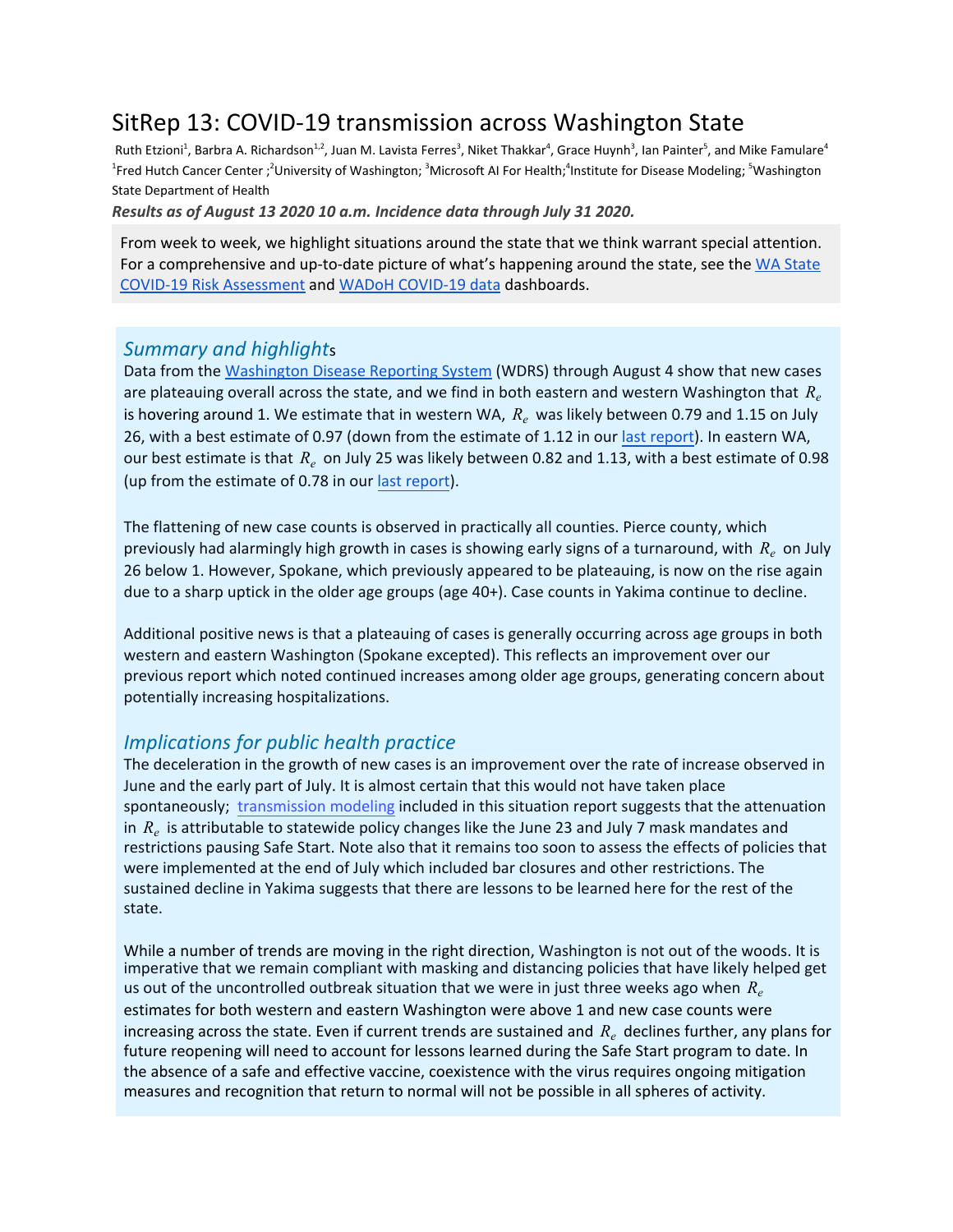## Key inputs, assumptions, and limitations of our modeling approach

We use a COVID-specific transmission model fit to testing and mortality data to estimate the effective reproductive number over time. The key modeling assumption is that individuals can be grouped into one of four disease states: susceptible, exposed (latent) but non-infectious, infectious, and recovered.

- For an in-depth description of our approach and its assumptions and limitations, see this [earlier](https://covid.idmod.org/data/One_state_many_outbreaks.pdf) [report.](https://covid.idmod.org/data/Sustained_reductions_in_transmission_have_led_to_declining_COVID_19_prevalence_in_King_County_WA.pdf)
- In this situation report, we use data provided by Washington State Department of Health through the [Washington](https://www.doh.wa.gov/ForPublicHealthandHealthcareProviders/PublicHealthSystemResourcesandServices/WDRS) Disease Reporting System (WDRS). **We use the WDRS test, hospitalization, and death data compiled on August 4th , and to hedge against delays in reporting, we analyze data up to July 31 in western Washington and July 30 eastern Washington.** This relatively conservative hedge against lags is in response to reports of [increasing](https://www.seattletimes.com/seattle-news/covid-19-test-delays-from-overwhelmed-commercial-labs-hit-washingtons-most-vulnerable-patients-hard/) test delays.
- Estimates of *R<sup>e</sup>* describe average transmission rates across large regions, and **our current work does not separate case clusters associated with known super-spreading events from diffuse community transmission.**
- Results in this report come from data on testing, confirmed COVID-19 cases, and deaths (see [previous](https://covid.idmod.org/data/COVID-19_transmission_patterns_across_Washington_State.pdf) WA State report for more details). Also as described [previously,](https://covid.idmod.org/data/Sustained_reductions_in_transmission_have_led_to_declining_COVID_19_prevalence_in_King_County_WA.pdf) estimates of *R<sup>e</sup>* are based on an adjusted epi curve that accounts for changing test availability, test-positivity rates, and weekend effects, but all biases may not be accounted for.
- This report describes patterns of COVID transmission across Washington state, but it does not examine factors that may cause differences to occur. The relationships between specific causal factors and policies are topics of ongoing research and are not addressed herein.

### Collaboration notes

The Institute for Disease Modeling (IDM), Microsoft AI For Health, the University of Washington, and the Fred Hutchinson Cancer Research Center are working with WA DoH to provide regional modeling of case, testing, and mortality data across Washington State to infer effective reproduction numbers, prevalence, and incidence from data in the Washington Disease Reporting System. This report is based on models developed by IDM that are being advanced to better represent the state by Microsoft, and both together volunteer to support WA DoH in its public health mission. This collaboration has evolved alongside the science, data systems, and analysis behind the models, and it reflects the ongoing commitment of all parties involved to improve our understanding of COVID-19 transmission. This collaboration and its outputs will continue to evolve as scientific frontiers and policy needs change over time.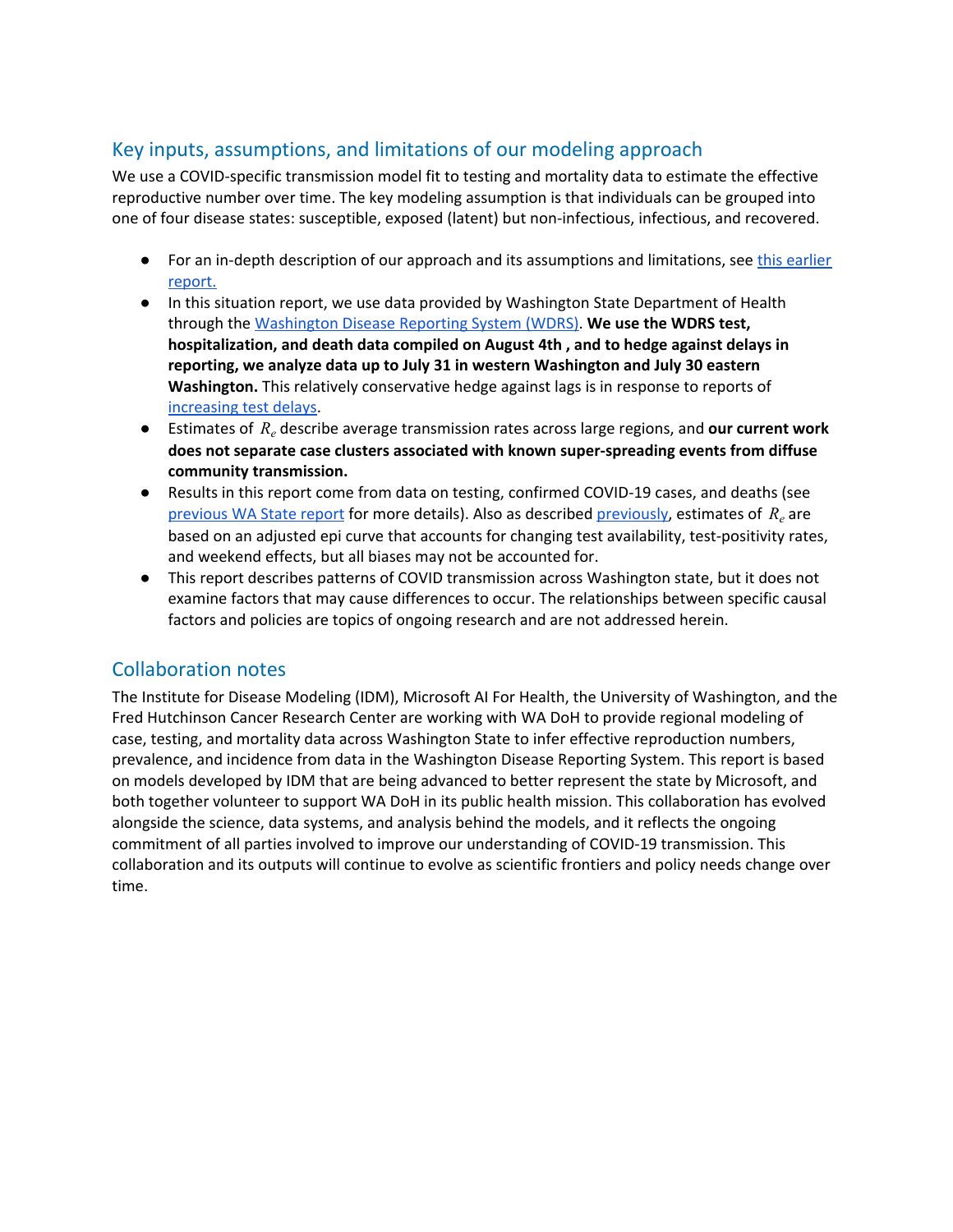We estimate that the effective reproductive numbers in eastern and western Washington are hovering around one.\* In both regions, transmission has slowed relative to mid-June levels, with timing consistent with state-wide masking mandates, and limits on gathering sizes.



Figure 1: The effective reproductive number is estimated for eastern (red) and western (purple) WA, with the 95% confidence interval shaded. Our estimates suggest that  $R_e$  is essentially 1 in both eastern and western WA. Overlaid on the plot are the timings of recent masking policy changes. While we cannot from this region-level data *definitively attribute decelerating transmission to these policies, the timing of changes, particularly in eastern WA,* suggests that masking and related physical distancing behaviors are having a positive effect across the state. For *details on how these estimates are generated, see our [technical](https://covid.idmod.org/data/Sustained_reductions_in_transmission_have_led_to_declining_COVID_19_prevalence_in_King_County_WA.pdf) report.*

\* For eastern WA, the inference that R<sub>e</sub> is "essentially 1" differs from the "confidently under 1" result [reported](https://covid.idmod.org/data/WA_Situation_Report_12_COVID-19_transmission_across_Washington_State.pdf) in our [previous](https://covid.idmod.org/data/WA_Situation_Report_12_COVID-19_transmission_across_Washington_State.pdf) SitRep. Our uncertainty intervals are defined such that approximately 5% of the time the true result lies outside it, and after producing more than 20 such  $R_e$  estimates since [March](https://covid.idmod.org/#/ResearchandReports), we think this discrepancy is an unfortunate but expected outlier. We will continue to monitor for more systematic accuracy issues with the model.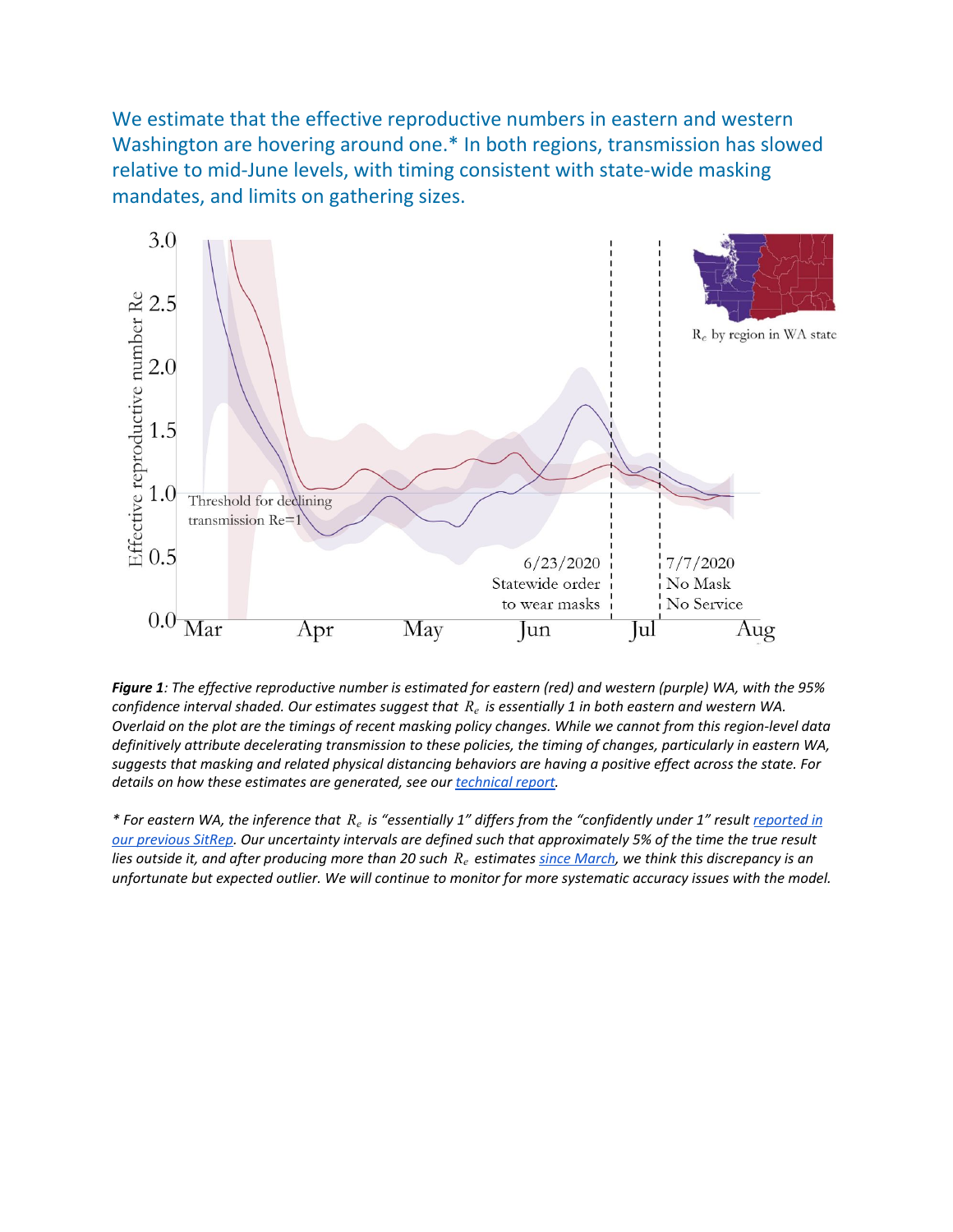Case data disaggregated by county further contextualizes our effective reproductive number estimates and show how Washington state has reached a plateau that is visible in most counties. Plateauing is not enough to keep the epidemic under control; we must transition to a state of sustained decline in new cases as has taken place in Yakima.



Figure 2: Daily COVID-19 positives (dots) and 7-day moving averages (curves) arranged geographically and colored by Safe Start [phase](https://coronavirus.wa.gov/what-you-need-know/county-status-and-safe-start-application-process) as of July 23. Case trends across counties highlight geographic correlations, and help us better understand region-level estimates of the transmission rate (see Figure 1).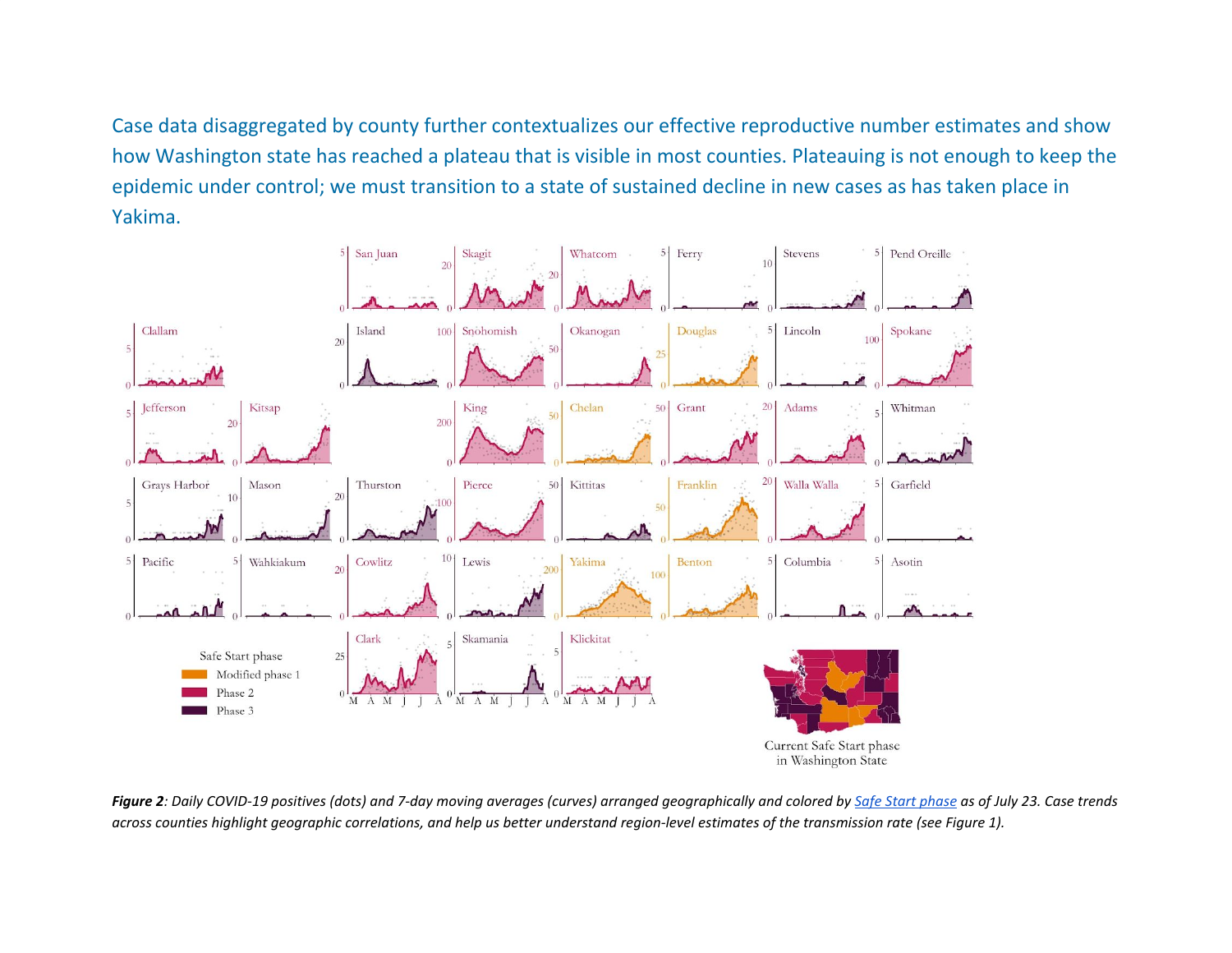Case counts are plateauing or declining across ages in King and Yakima counties. Pierce may be beginning a similar decline after alarmingly high growth in 0-69 year olds in June/July. Spokane has started a decline or plateau in 0-39 year olds, but increases continue in the older age groups.



Figure 3: Stratifying cases by age group helps us better understand the epidemiology. Slowing of growth in COVID-19 cases is visible across age groups in Yakima and King counties and a similar trend may be occurring in Pierce county. Spokane has seen slowing or plateauing growth of cases in 0-39 year olds while *there is a clear continued increase in older ages.*